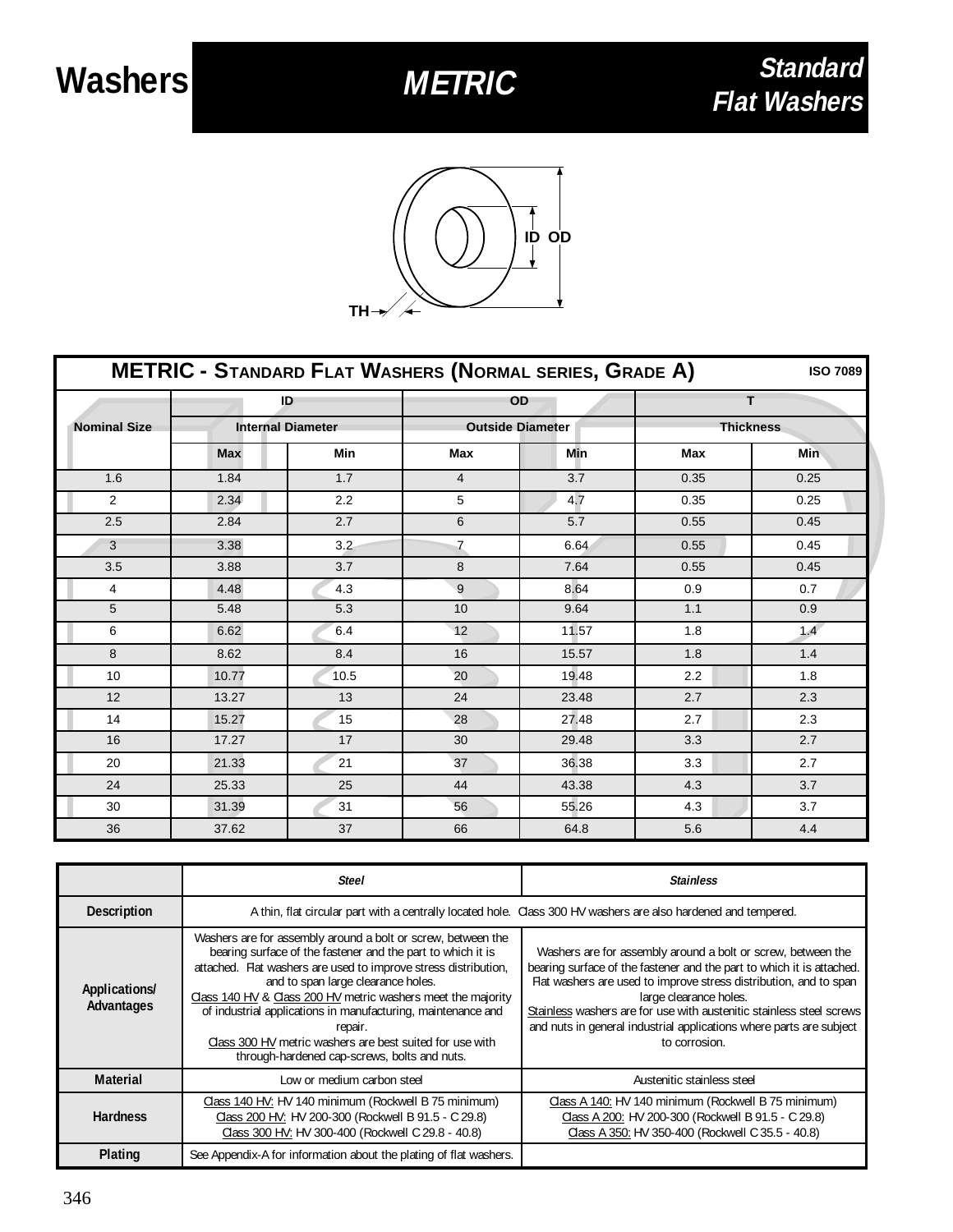

|                     |                                | <b>METRIC - FLAT WASHERS, WIDER I.D. (NORMAL SERIES, GRADE C)</b> |                                      |            |                       | <b>ISO 7091</b> |
|---------------------|--------------------------------|-------------------------------------------------------------------|--------------------------------------|------------|-----------------------|-----------------|
|                     | ID<br><b>Internal Diameter</b> |                                                                   | <b>OD</b><br><b>Outside Diameter</b> |            | т<br><b>Thickness</b> |                 |
| <b>Nominal Size</b> |                                |                                                                   |                                      |            |                       |                 |
|                     | <b>Max</b>                     | Min                                                               | <b>Max</b>                           | <b>Min</b> | <b>Max</b>            | <b>Min</b>      |
| 5                   | 5.8                            | 5.5                                                               | 10                                   | 9.1        | 1.2                   | 0.8             |
| 6                   | 6.96                           | 6.6                                                               | 12                                   | 10.9       | 1.9                   | 1.3             |
| 8                   | 9.36                           | 9                                                                 | 16                                   | 14.9       | 1.9                   | 1.3             |
| 10                  | 11.43                          | 11                                                                | 20                                   | 18.7       | 2.3                   | 1.7             |
| 12                  | 13.93                          | 13.5                                                              | 24                                   | 22.7       | 2.8                   | 2.2             |
| 14                  | 15.93                          | 15.5                                                              | 28                                   | 26.7       | 2.8                   | 2.2             |
| 16                  | 17.93                          | 17.5                                                              | 30                                   | 28.7       | 3.6                   | 2.4             |
| 20                  | 22.52                          | 22                                                                | 37                                   | 35.4       | 3.6                   | 2.4             |
| 24                  | 26.52                          | 26                                                                | 44                                   | 42.4       | 4.6                   | 3.4             |
| 30                  | 33.62                          | 33                                                                | 56                                   | 54.1       | 4.6                   | 3.4             |
| 36                  | 40                             | 39                                                                | 66                                   | 64.1       | 6                     | 4               |
|                     |                                |                                                                   |                                      |            |                       |                 |

| <b>Description</b>          | A thin, flat circular part with a centrally located hole which is approximately 6% wider than the hole of a like-sized standard metric flat<br>washer                                                                                                                                                                              |
|-----------------------------|------------------------------------------------------------------------------------------------------------------------------------------------------------------------------------------------------------------------------------------------------------------------------------------------------------------------------------|
| Applications/<br>Advantages | Washers are for assembly around a bolt or screw, between the bearing surface of the fastener and the part to which it is attached. Flat<br>washers are used to improve stress distribution, and to span large clearance holes. The wider-ID style is ideal for use with bolts which<br>have over-sized shoulder or body diameters. |
| Material                    | Low or medium carbon steel                                                                                                                                                                                                                                                                                                         |
| <b>Hardness</b>             | HV 100 minimum (Rockwell B 56.2 minimum)                                                                                                                                                                                                                                                                                           |
| Plating                     | See Appendix-A for information about the plating of flat washers.                                                                                                                                                                                                                                                                  |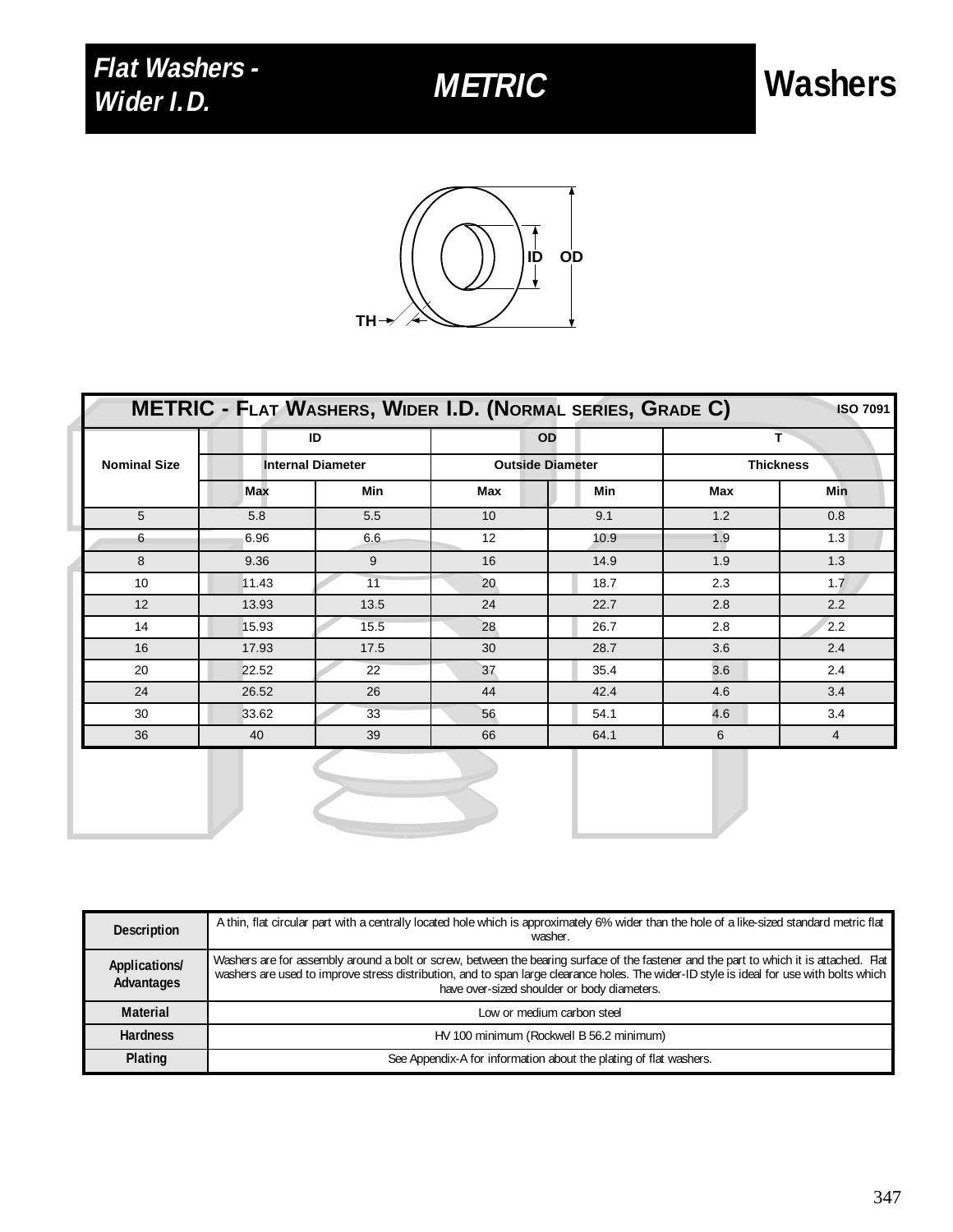

| METRIC - FLAT WASHERS, LARGE O.D. (LARGE SERIES, GRADES A & C)<br><b>ISO 7093</b> |                          |            |                         |            |                  |            |  |
|-----------------------------------------------------------------------------------|--------------------------|------------|-------------------------|------------|------------------|------------|--|
|                                                                                   |                          | ID         |                         | <b>OD</b>  |                  | т          |  |
| <b>Nominal Size</b>                                                               | <b>Internal Diameter</b> |            | <b>Outside Diameter</b> |            | <b>Thickness</b> |            |  |
|                                                                                   | <b>Max</b>               | <b>Min</b> | Max                     | <b>Min</b> | Max              | <b>Min</b> |  |
| 3                                                                                 | 3.38                     | 3.2        | 9                       | 8.64       | 0.9              | 0.7        |  |
| 3.5                                                                               | 3.88                     | 3.7        | 11                      | 10.57      | 0.9              | 0.7        |  |
| 4                                                                                 | 4.48                     | 4.3        | 12                      | 11.57      | 1.1              | 0.9        |  |
| 5                                                                                 | 5.48                     | 5.3        | 15                      | 14.57      | 1.4              | 1          |  |
| 6                                                                                 | 6.62                     | 6.4        | 18                      | 17.57      | 1.8              | 1.4        |  |
| 8                                                                                 | 8.62                     | 8.4        | 24                      | 23.48      | 2.2              | 1.8        |  |
| 10                                                                                | 10.77                    | 10.5       | 30                      | 29.48      | 2.7              | 2.3        |  |
| 12                                                                                | 13.27                    | 13         | 37                      | 36.38      | 3.3              | 2.7        |  |
| 14                                                                                | 15.27                    | 15         | 44                      | 43.38      | 3.3              | 2.7        |  |
| 16                                                                                | 17.27                    | 17         | 50                      | 49.38      | 3.3              | 2.7        |  |
| 20                                                                                | 22.52                    | 22         | 60                      | 58.1       | 4.6              | 3.4        |  |
| 24                                                                                | 26.84                    | 26         | 72                      | 70.1       | 6                | 4          |  |
| 30                                                                                | 34                       | 33         | 92                      | 89.8       | $\overline{7}$   | 5          |  |
| 36                                                                                | 40                       | 39         | 110                     | 107.8      | 9.2              | 6.8        |  |
|                                                                                   |                          |            |                         |            |                  |            |  |

|                             | Steel                                                                                                                                                                                                                                                                                                    | <b>Stainless</b>                                                                                                                                                                                                                                                                                                                                                                                                                                                         |  |  |
|-----------------------------|----------------------------------------------------------------------------------------------------------------------------------------------------------------------------------------------------------------------------------------------------------------------------------------------------------|--------------------------------------------------------------------------------------------------------------------------------------------------------------------------------------------------------------------------------------------------------------------------------------------------------------------------------------------------------------------------------------------------------------------------------------------------------------------------|--|--|
| <b>Description</b>          | A thin, flat circular part with a centrally located hole with outside diameter three times the nominal thread diameter of the bolt to be<br>used with it. Class 300 HV washers are also hardened and tempered.                                                                                           |                                                                                                                                                                                                                                                                                                                                                                                                                                                                          |  |  |
| Applications/<br>Advantages | Washers are for assembly around a bolt or screw, between the<br>bearing surface of the fastener and the part to which it is attached.<br>Flat washers are used to improve stress distribution, and to span<br>large clearance holes. This style washer is most similar to inch-<br>sized fender washers. | Washers are for assembly around a bolt or screw, between the<br>bearing surface of the fastener and the part to which it is attached.<br>Flat washers are used to improve stress distribution, and to span<br>large clearance holes. This style washer is most similar to inch-<br>sized fender washers.<br>Stainless washers are for use with austenitic stainless steel screws<br>and nuts in general industrial applications where parts are subject<br>to corrosion. |  |  |
| <b>Material</b>             | Low or medium carbon steel                                                                                                                                                                                                                                                                               | Austenitic stainless steel                                                                                                                                                                                                                                                                                                                                                                                                                                               |  |  |
| <b>Hardness</b>             | Grade A: HV 140 minimum (Rockwell B75 minimum)<br>Grade C: HV 100 minimum (Rockwell B56.2 minimum)                                                                                                                                                                                                       | HV 140 minimum (Rockwell B75 minimum)                                                                                                                                                                                                                                                                                                                                                                                                                                    |  |  |
| Plating                     | See Appendix-A for information about the plating of flat washers.                                                                                                                                                                                                                                        |                                                                                                                                                                                                                                                                                                                                                                                                                                                                          |  |  |